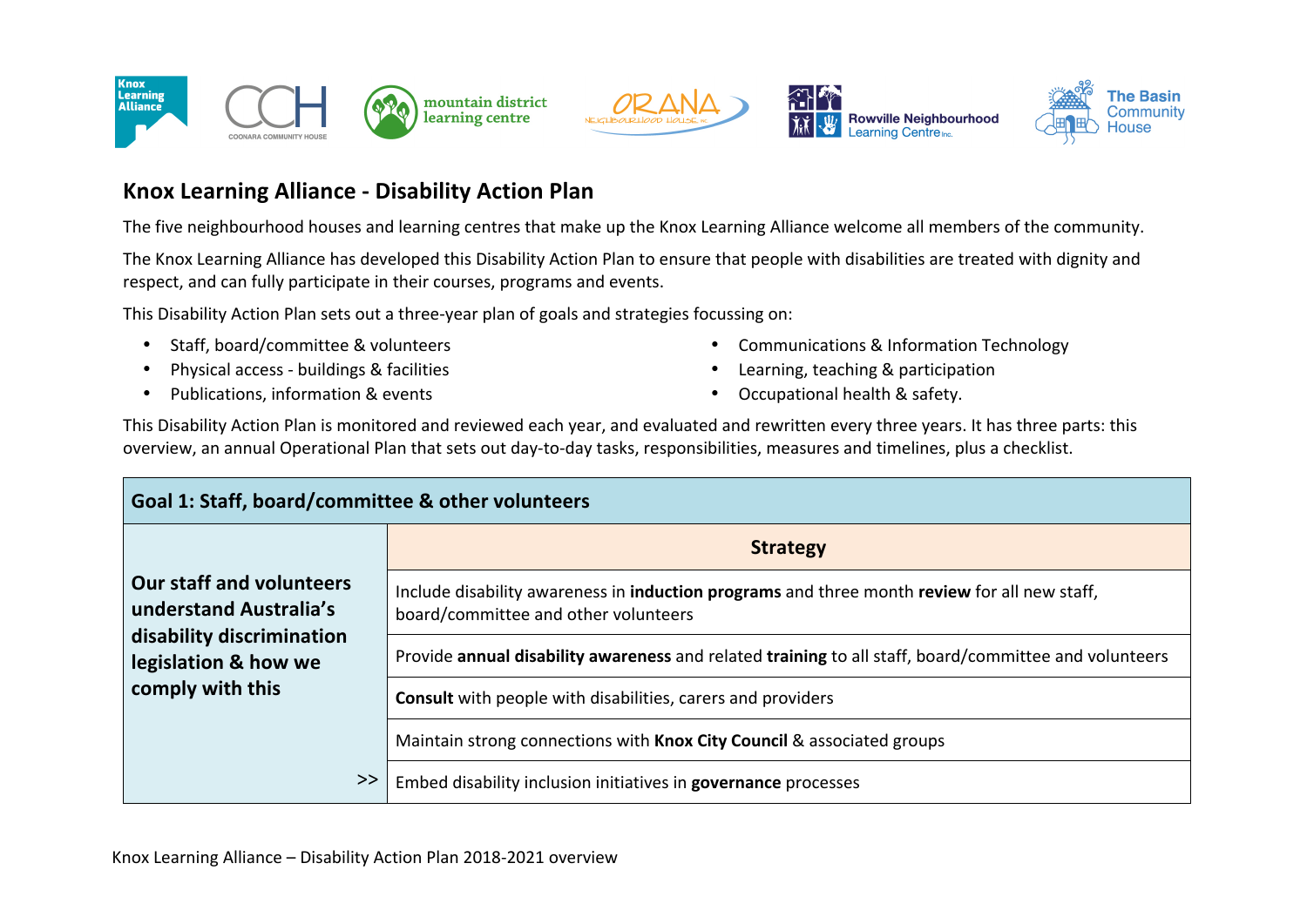|  | <b>Strengthen recruitment to support inclusion of people with disabilities</b> |
|--|--------------------------------------------------------------------------------|
|  | Monitor and review Disability Action Plan and feedback                         |

| Goal 2: Physical access - buildings & facilities                                            |                                                                  |
|---------------------------------------------------------------------------------------------|------------------------------------------------------------------|
| That our buildings, facilities<br>and grounds are accessible<br>to people with disabilities | <b>Strategy</b>                                                  |
|                                                                                             | Regular access audits by external auditors                       |
|                                                                                             | Implement hazard reporting system                                |
|                                                                                             | Plan for <b>improved access</b> in all renovations               |
|                                                                                             | Provide appropriate spaces & parking places to support inclusion |
|                                                                                             | Source funding for additional access improvements                |

| <b>Goal 3: Publications, information &amp; events</b>                                               |                                                                                    |  |
|-----------------------------------------------------------------------------------------------------|------------------------------------------------------------------------------------|--|
| That people with<br>disabilities can access all<br>our information and<br>attend all our activities | <b>Strategy</b>                                                                    |  |
|                                                                                                     | Work towards best practice in accessibility in all print and online communications |  |
|                                                                                                     | Conduct communications audit                                                       |  |
|                                                                                                     | <b>Improve communications</b> tools & processes to support inclusion               |  |